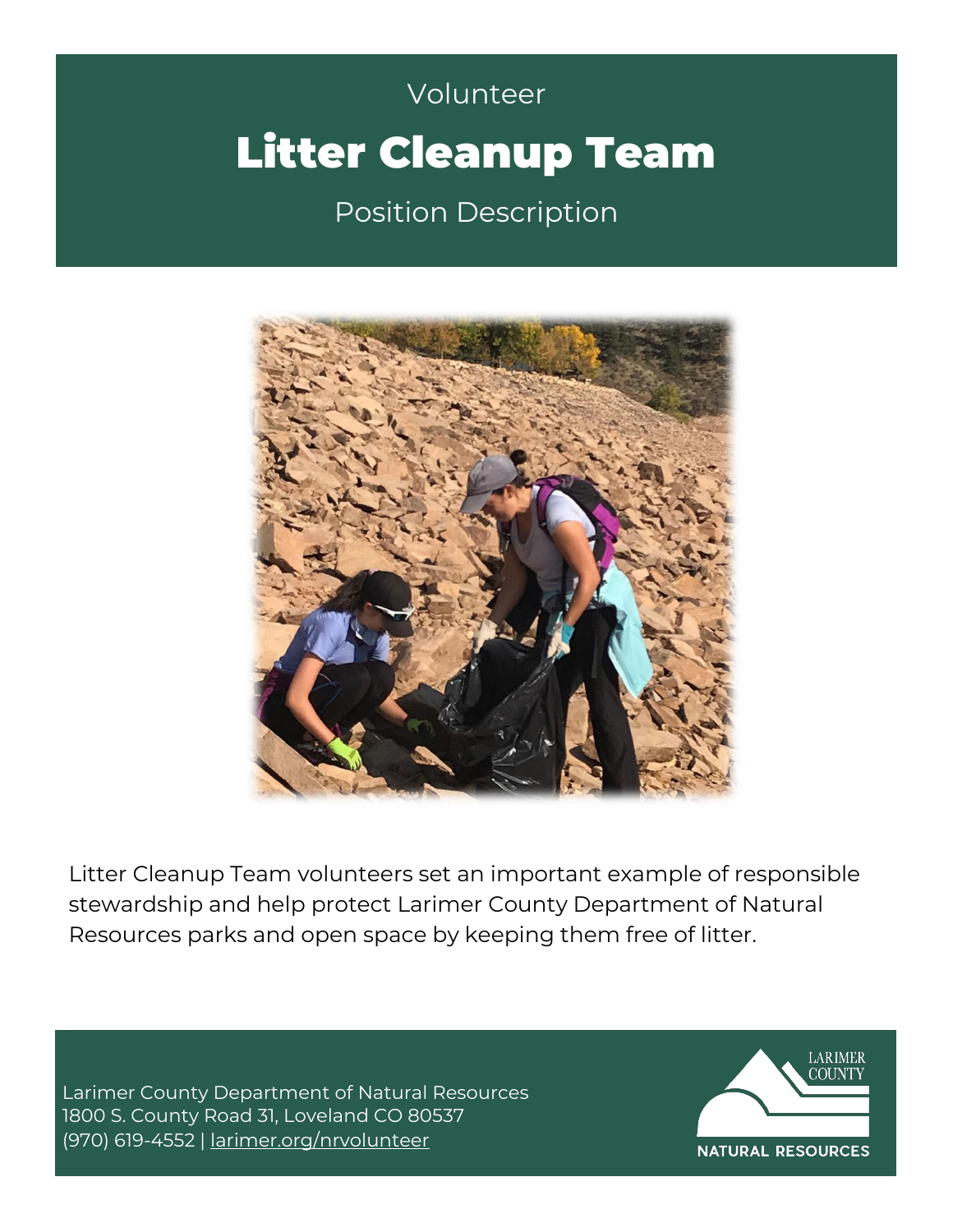

*Our mission is to establish, protect and manage significant regional parks and open lands providing quality outdoor recreational opportunities and stewardship of natural resources values. We are committed to fostering a sense of community and appreciation for the natural and agricultural heritage of Larimer County for present and future generations.* 

# **Position Summary:**

Litter Cleanup Team volunteers help keep Larimer County Department of Natural Resources' (LCDNR) parks and open spaces beautiful and sustainable by picking up trash. They support our mission by meeting a critical department need and set an example of responsible stewardship for their community. Litter cleanup is a great way to give back to the natural spaces you already love. Opportunities available for all ages.

#### **Benefits:**

- Be an integral part of promoting LCDNR's mission and fostering stewardship values
- Flexible schedule
- Get exercise and get outside!
- Know that you are making a difference and a visible impact
- Participate in fun appreciation and social events
- Complete 20+ volunteer hours in a calendar year & receive a LCDNR parking pass

#### **Requirements:**

- Friendly, courteous, and respectful
- Volunteers under 16 years must be accompanied by an adult
- Organized and takes initiative
- Good physical condition: able to bend, stoop, and carry
- Passionate about public lands and dedicated to public service
- Understand that they may only pick up a few pieces each visit but every little bit helps
- Willingness to interact with visitors is helpful but not required
- Understanding and acceptance of the potential risks for this volunteer role such as inclement weather, potentially dangerous rattlesnake or other wildlife encounters, and injuries resulting from the physical duties associated with working outdoors

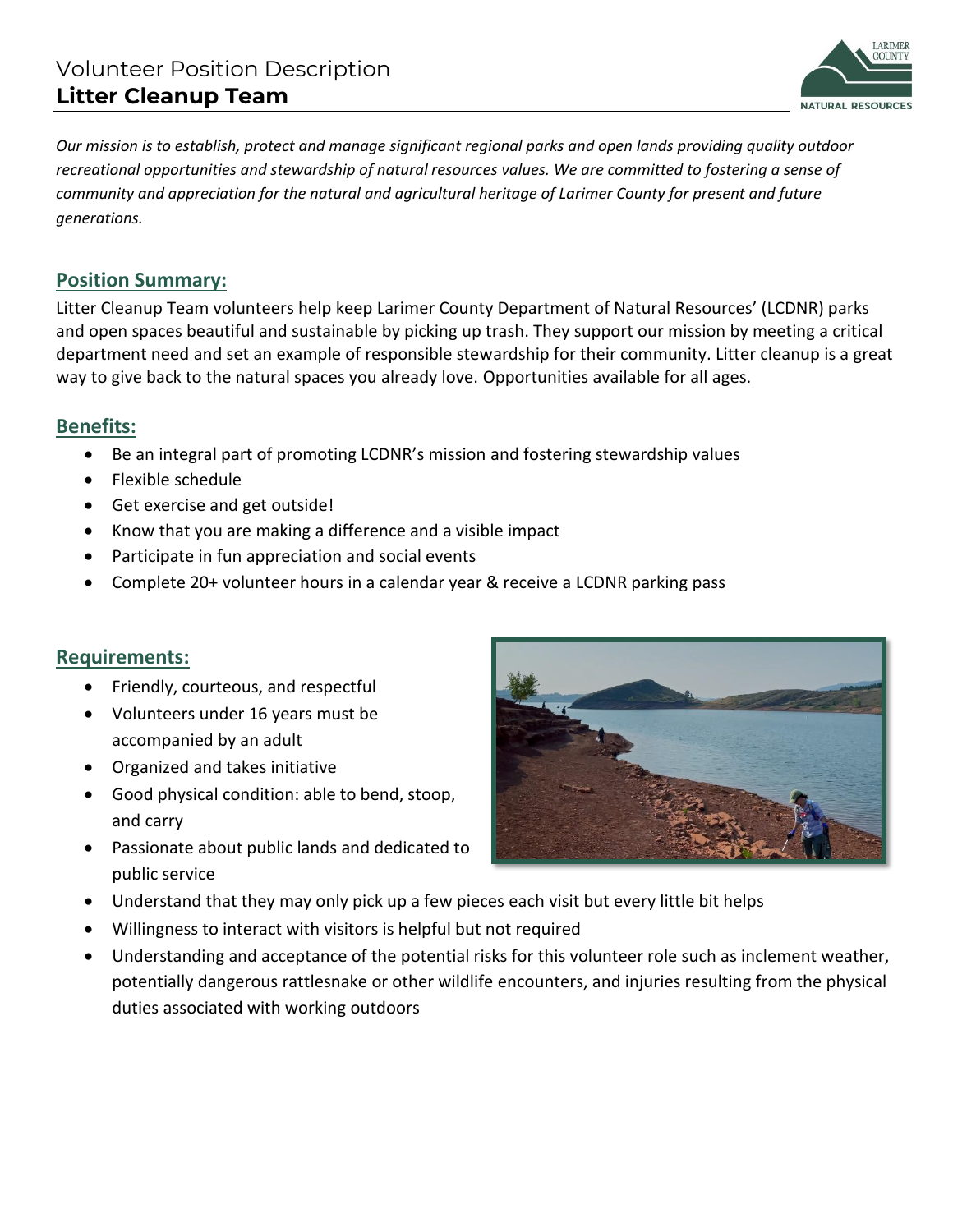

#### **Duties:**

- At least once a month, schedule a time, date, & LCDNR location to pick up trash
- Pick up trash including small or micro pieces. If comfortable, pick-up dog poop bags left on the trail (use gloves). Focus on parking lots, trailheads, and day use areas as well as trails
- Use caution and best practices if going off trail to retrieve litter
- Be prepared to answer visitor questions about your volunteer role and/or LCDNR
- Check-in with Volunteer Engagement staff for locations that have the biggest need
- Provide your own trash bags & gloves. Some supplies available upon request
- Use offero.larimer.org, LCDNR's volunteer software, to mange your volunteer schedule and complete Litter Cleanup Site Visit reports
- Report any hazards such as sharp or unsafe items
- Haul out full trash bags, use appropriate dumpsters or make arrangements with staff ahead of time
- Dress appropriately and bring necessary supplies typically this includes wearing sturdy closed-toed shoes and sun protection (hat, sunglasses, sunscreen), plenty of water, snacks/lunch, clothing layers for variable weather conditions, disposable or work gloves and anything else you need for the day outdoors
- Display appropriate volunteer on-duty parking pass when at a fee site
- Abide by all rules, regulations, and safety guidelines while on Larimer County property

## **Training:**

- New Volunteer Orientation ( 1 hour)
- Litter Cleanup Team Orientation ( 1 hour)

## **Schedule:**

- Litter Cleanup Team volunteers create their own schedule (year-round, weekdays & weekends) at locations that work best for their personal schedule, interests, and/or physical abilities
- Volunteers should avoid scheduling time during peak visitation: weekends May September, 9:00 am – 2:00 pm, as parks and open spaces are usually crowded